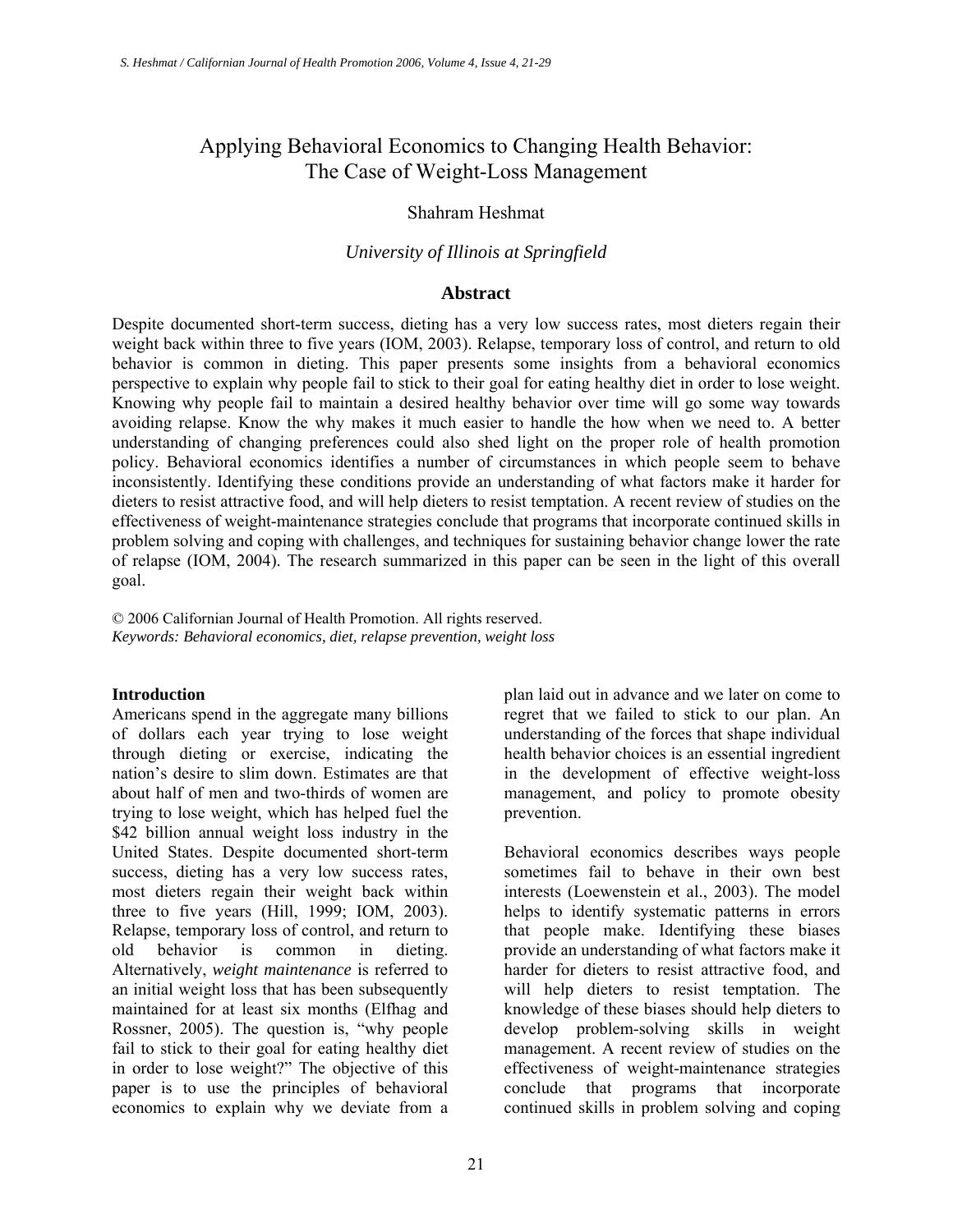with challenges, and techniques for sustaining behavior change, lower the rate of relapse (IOM, 2003). The purpose is not to provide an exhaustive summary of the vast literature relating to this issue, but rather to provide a framework in which to take a fresh look at a persistent public health challenge.

## **Dieting as a Choice Over Time**

Behavioral economics provides conceptual models for understanding relapse. One such concept of significance is that of how delayed rewards are discounted by individuals. Discounting of delayed rewards refers to the observation that the value of a delayed rewards is discounted (reduced in value or considered to be worth less) compared to the value of an immediate rewards. The concept of discounting provides an explanation of both impulsivity and loss of control exhibited by the dieter, and the implications to the problem of relapse prevention.

Diets have consequences which are realized only after long period of time, and they typically involve incurring a current cost in exchange for the chance of some future benefit. This difference in the timing of costs and benefits constitutes one of the major obstacles to dieting (Herman & Polivy, 2002). As every dieters know, it is one thing to plan for meeting caloric restrictions, but quite another to maintain it. On a daily basis, the dieter must withstand the temptation of appetizing foods. The success in dieting requires the individual to impose current preferences on the future. This will require the dieter to resist preference change and satisfy current preference.

Consider a behavior like starting an exercise program, which entails, say, an immediate cost of eight units of value, but will produce a delayed benefit of ten units. That's a net gain of two units, but it ignores the adjustment for the future value. If future events have perhaps half the value of present ones, then the ten units become only four, and starting an exercise program today means a net loss of three units (eight minus five). So we are reluctant to start exercising today. On the other hand, starting tomorrow devalues both the cost and the benefit

by half (to four and five units, respectively), resulting in a net gain of one unit from exercising. Hence, everyone is enthusiastic about going to the gym tomorrow. From a prior perspective, they want to behave relatively patiently, but as the moment of action approaches, they want to behave relatively impatiently. Such behavior is an example of dynamically inconsistent preferences. This tendency is often referred to as ''hyperbolic discounting'' (Ainslie, 2001; Laibson, 1997). This model describes our tendency to procrastinate on matters that have an immediate cost but a future payoff, like dieting, and exercise.

# **Interference Factors**

A number of factors tend to interfere with dieters' resolve to diet, and induce them to become impulsive. These factors are: habit formation, cue-elicited behavior, hunger, projection bias: hot-cold empathy gaps, stress, self-control, social influence, seductive presentmoment, and awareness of self-control problem.

Under these impulsive conditions, the dieter gives too little weight to the future consequences relative to the immediate benefits. These factors normally tend to interfere with dieters' resolve to diet, and induce them to become impulsive or present-based preference.

# **Habit Formation**

Consumption over time leads to the accumulation of consumption capital stocks, similar to durable capital stock (Becker, 1992). This explains the difficulty of making a smoking cessation choice after many years of smoking (and accumulating a large consumption stock). It is generally reversible, in the sense that it depreciates (decays) unless maintained. In other words, if you don't satisfy the desire, it gets weaker to some extent. Hence, it is plausible, if you crave donuts every day but never get them, the craving may dwindle and disappear. So refraining from indulgence may be the most reliable pathway to the abatement of desire. The desire does not vanish entirely, but perhaps they do diminish. In a report on the experiences of those so-called "successful losers," the findings show that weight maintenance gets easier with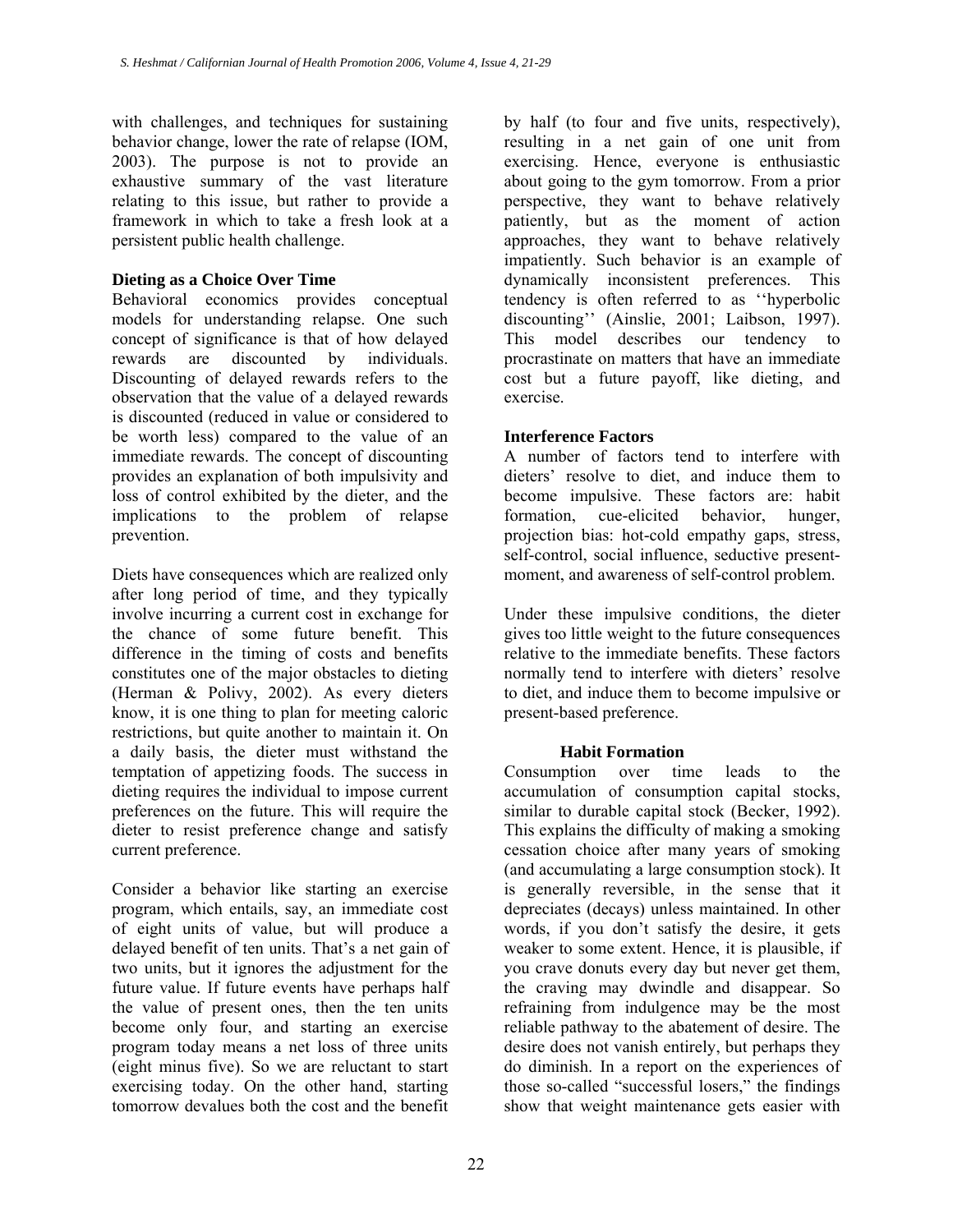time. With time, the odds of regaining weight go down (Squires, 2005). People who maintain their new weight for two years have a greater likelihood of keeping it off for two more years. Those who maintain it for five years have even greater odds of maintaining their weight loss. Once you have the habit, you wouldn't think of not doing it. The behavior becomes automatic with practice (driving a car).

# **Cue-Elicited Behavior**

Psychologists call cue-elicited behavior "conditioned responses." Conditioned responses are built up through repetitive associations between cues and a particular consumption activity. Consider cues like the smell of cookies baking or the sight of a bowl of ice cream will induce craving in a dieter to order something sweet, reversing an earlier resolution to avoid the extra calories. The habit formation effects are turned on and off by the presence or absence of environmental cues (i.e., sensory inputs) (Laibson, 2001). This explains why those preferences often vary from moment to moment. Cues initiate physiological changes that prime and creates craving for immediate consumption. Consequently, delaying consumption becomes costly.

The natural tendency is to underestimate the impact of conditioning. Exposure to food cues makes it difficult to sustain a diet. It is recommended that dieters distance themselves from food cues that threaten one's resolve: dieters keep snack food out of view, or stop buying foods where "you can't eat just one," or by removing themselves from food cues (going for long walks). Distancing oneself from cues that threaten one's resolve is a general tactic for enhancing one's willpower (Hoch and Lowenstein, 1991). We simply need to remove the cues that cause us to overeat.

# **Hunger**

Hunger plays a critical role in intertemporal choice (Loewenstein, 1996). Hunger triggers a negative emotional response that leads people to become impatient. To be hungry is to be uncomfortable, and most of us experience hunger in the same way we experience pain as a signal to do something. Suddenly all other

concerns fall away. As people get hungrier, less attention is given to healthy diets. Also, we will enjoy our lunch more for being deprived of breakfast. Literally, hunger is the best sauce. However, in Lowenstein' terms, these factors promote eating not by increasing the desirability of the food but by reducing the dieter's will or ability to resist.

Thus, the intentions to follow healthy diet can be thwarted by hunger, and a busy schedule. A study by Mancino and Kinsey (2004) suggest that decreasing the interval between meals would reduce caloric intake by 45 calories a day. Over a year, this would result in a about a five pound reduction in total body weight, all else being equal. One ways to mitigate the hunger problem would be to plan ahead and make food choices before increasing vulnerability to hunger.

Increasing the variety of a food also increases how much we eat. To demonstrate this, Dr. Barbara Rolls showed that if people are offered an assortment of three different flavors of yogurt, they are likely to consume an average of 23 percent more than if offered only one flavor. This behavior results from what is called "sensory specific satiety." This is a phenomenon in which the decrease in the palatability and acceptability of a food that has been eaten to satiety are partly specific to the particular food that has been eaten (Rolls, 2005). This is analogous to the situation in which the child is ''full of vegetables'' but nevertheless has ample ''room for dessert.'' The variety in our diets keeps us from tiring of the taste of the food. This decreases the feeling of satiation - feeling full so humans and animals are more likely to overeat when they are in a situation where they can taste different foods. A smart strategy is never to have more than two items on our plate at any one time. You can go back if you are still hungry, but the lack of variety slows you down, and you end up eating less. Research on sensoryspecific satiety would also suggest that meals composed of foods with similar sensory qualities (e.g., taste, shape, color) may reduce intake within a meal.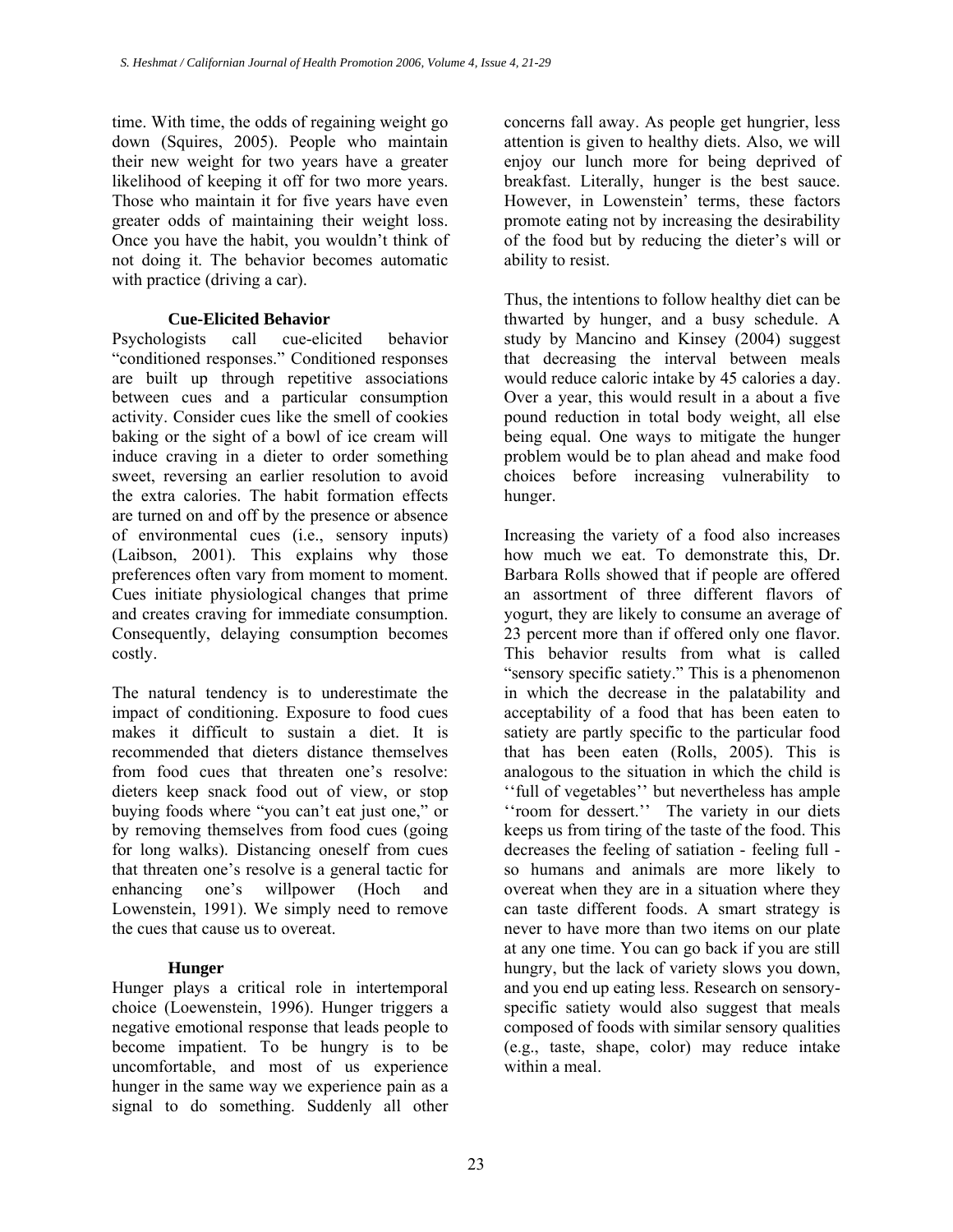## **Projection Bias: Hot-Cold Empathy Gaps**

Projection bias is defined as falsely projecting current transient preferences on to the future. For instance, people in hot states tend to overestimate how long those states will last, a phenomena that Loewenstein and O'Donoghue (2003) refer to as a "hot-to-cold empathy gap," or "projection bias." This error suggests that people project their current preferences onto their future selves.

People tend to underappreciate the effects of changes in their states, and hence falsely project their current preferences over consumption onto their future preferences. When in a "cold" state (i.e., not hungry), it is difficult to imagine what it would feel like to be in a "hot" state or to imagine how one might behave in such a state. Likewise, when in a "hot" state (i.e., craving) people have difficulty imaging themselves in a cold state and thus miscalculate the speed with which such a state will dissipate. It supports the age-old folk wisdom that shopping on an empty stomach leads people to buy too much. People who are hungry act as if their future taste for food will reflect such hunger.

Read and van Leeuwen (1998) provide evidence of projection bias with respect to hunger and food choices. Office workers were asked to choose between healthy snacks (apples and bananas), and unhealthy snacks (beer nuts and chocolate bars) that they would receive in one week. Subjects were approached to make the choice either when they were hungry (late in the afternoon) or satiated (immediately after lunch). An advance choice was made one week before the time of consumption, and an immediate choice just moments before (that is, they could change their mind). Of the 49% who chose a healthy snack in advance, 74% changed their mind when they actually had to execute their choice. People who were hungry when they made the choice were more likely to opt for unhealthy snacks, suggesting that people were projecting their current tastes onto their future tastes.

In response to hot and hasty decision making, cooling-off periods that force people to delay

taking action for some duration — and in particular, allow them to reevaluate their decisions free from heat-of-the-moment impulses — could be useful. Cooling-off strategies are potentially useful in any situation featuring transient hot states that cause people to make distorted decisions and produce consequences that are difficult to reverse. Of course, a better idea yet is not bring impulse foods in the house to begin with. Eat before you shop, use a list, and stick to the perimeter of the store. That is where the fresh foods hang out.

#### **Stress**

Hunger, of course, is not the only reason people eat. Stress, boredom and pleasure all come into play. We live in a world that entices us to relax and eat  $-$  a lot. A recent study shows that the tendency to overeat in the face of chronic stress is biologically driven (Dallman et al., 2005). Stress hormones increase the salience of rewards. They tell the brain, go get the goodies. It can be comfort food or other rewards like drugs, or sex. In a lab study when scientists added stress hormones to rats' brains, the animals remained stressed. But when they fed them sugar, the animals calmed down. When life is not going so smoothly and people reach for goodies full of fat and sugar, they are doing more than surrendering to cravings. Comfort foods like chocolate cake and ice cream literally blunt the body's response to chronic stress.

Baumeister and colleagues (1994) argue that emotional arousal has the effect of narrowing attention to the most perceptually salient stimuli (for example, food) and drawing attention away from broader and more abstract concerns such as dieting. For example, a person may be dieting successfully in the hope of looking good in a swimsuit next summer – but intense emotional distress makes next summer seem impossibly far away and hence irrelevant, whereas consuming that entire cheesecake holds the (possibly illusory) promise of feeling better in the next few minutes

According to Herman and Polivy (2002), negative mood may call into question the value of future weight loss, and make more attractive the current, short-term reward of eating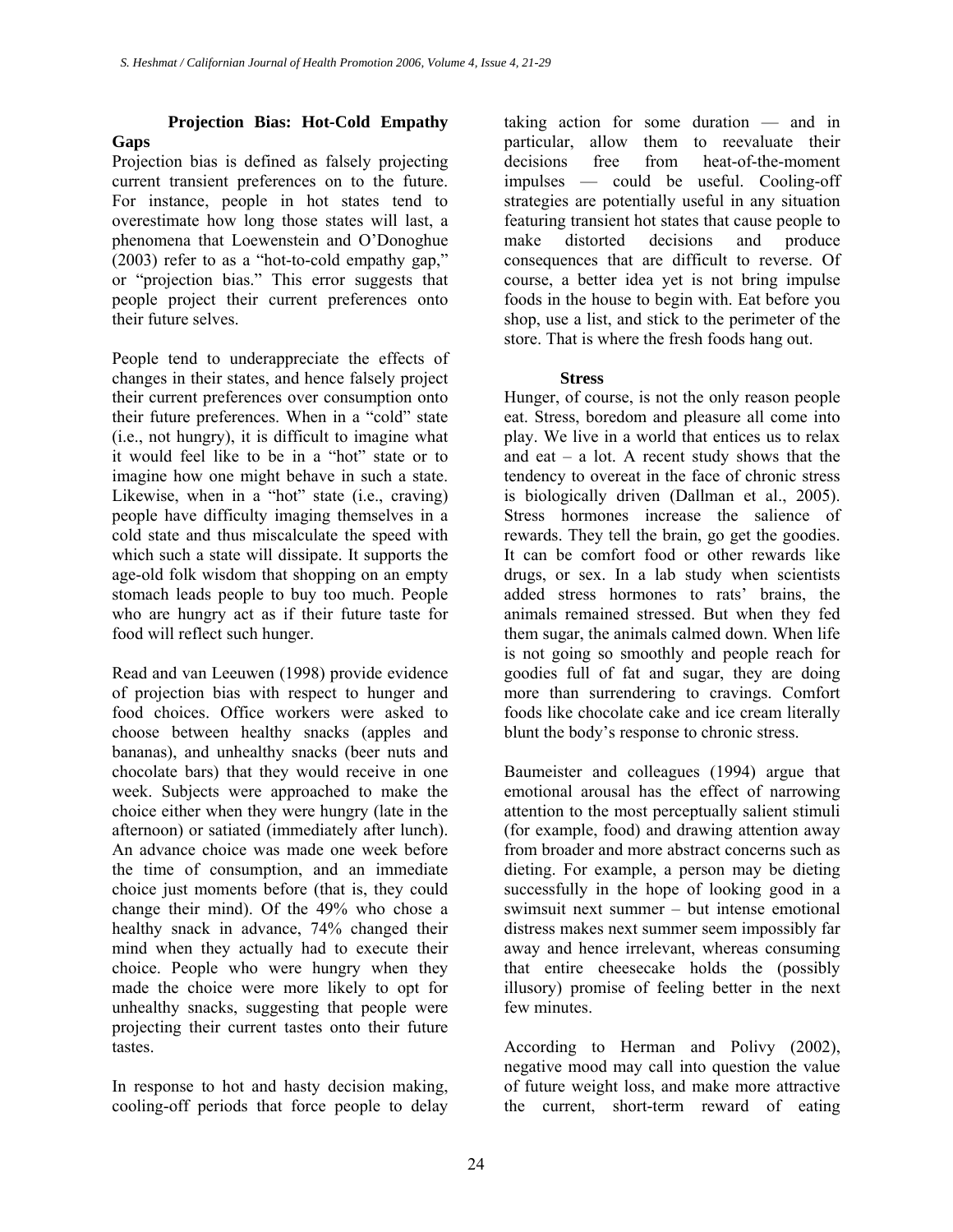attractive food. The distressed dieter experiences a disruption in her motivation to abstain, and no longer cares so much about distant and doubtful goals. Short-term gratification replaces longterm objectives at the top of the motive hierarchy, and the result, especially in the presence if attractive food, is indulgence. Dieters usually come to regret this decision, once the food is eaten and guilt is added to whatever distress obtained initially.

Intoxication is another factor that uninhibits eating in dieters, also known as *alcohol myopia*. Apparently, alcohol has the effect of focusing one's attention on the most salient stimuli (much as distress does). Alcohol tends to stimulate appetite, especially the intake of salty and fatty foods. In one study, subjects consumed nine to seventeen percent more calories after a single drink than those who had nothing to drink. A disproportionate number of the calories came from potato chips (Caton et al., 2004).

## **Self-Control Comes in Limited Quantities**

The self-regulatory strength theory (Baumeister et al., 2003) suggests that we have a limited amount of energy available to cope with trouble and conflict. If we expend SRS on one activity (for example, resisting a particular temptation) then we may deplete SRS resources and have less strength available for some other challenges (for example, resisting another temptation). This model suggests that people who exert a great deal of self-control in one domain (for example, dieting) may have less energy available in other domains. Thus, self-control, whether used to pass up the office cookie plate or to struggle against temptations like alcohol and tobacco, operates like a renewable energy source rather than a learned skill or an analytical thought process. Thus we would expect that dieters might be particularly self-indulging when it comes to, say, shopping, sex, or other sins.

Baumeister (2003) showed that individuals had less physical stamina and impulse control, and increased difficulty with problem-solving activities after completing a variety of tasks that required some measure of self-monitoring and effortful activities. Shiv and Fedorikhin (1999) asked respondents to memorize either a twodigit number (low cognitive demand) or a sevendigit number (high cognitive demand). They were then to walk to another room to report this number. On the way, they were offered a choice between two snacks, chocolate cake (more favorable affect, less favorable cognitions) or fruit salad (less favorable affect, more favorable cognitions). The researchers predicted that the condition with high-memory load (seven digits) would reduce the capacity for deliberation, thus increasing the likelihood that the more affectively favorable option (cake) would be selected. The prediction was confirmed. Chocolate cake was selected 63% of the time when the cognitive/memory load was high and only 41% of the time when memory load was low.

The implication for dieters is that even if the motive to diet remains intact when they are upset, they can not summon the strength to simultaneously cope with distress and resist temptation in the form of food for lack of resources. Something has to give, and more often than not, resistance to temptation is what suffers (Polivy et al., 2005).

Self-control exercises may help build the "strength" of self-control over the long run. The SRS theorists have suggested that SRS can be cultivated – just as muscular strength can be developed – so that repeated exercises of selfcontrol in one domain (such as dieting) may make future displays of self-control easier, both in the domain of dieting and in other domains. Baumeister (2003) suggests that sleep may be one way that individuals can replenish selfcontrol. Most forms of self-regulation failure escalate over the course of the day, becoming more likely and more frequent the longer the person has been deprived of sleep. Positive emotional experience may also help replace expended self-control energy.

# **Social Influence**

The social contexts influence our eating behavior. Social factors have a powerful influence on tastes. Our tendency to conform can lead to erroneous judgments, including overeating. The literature on co-action effects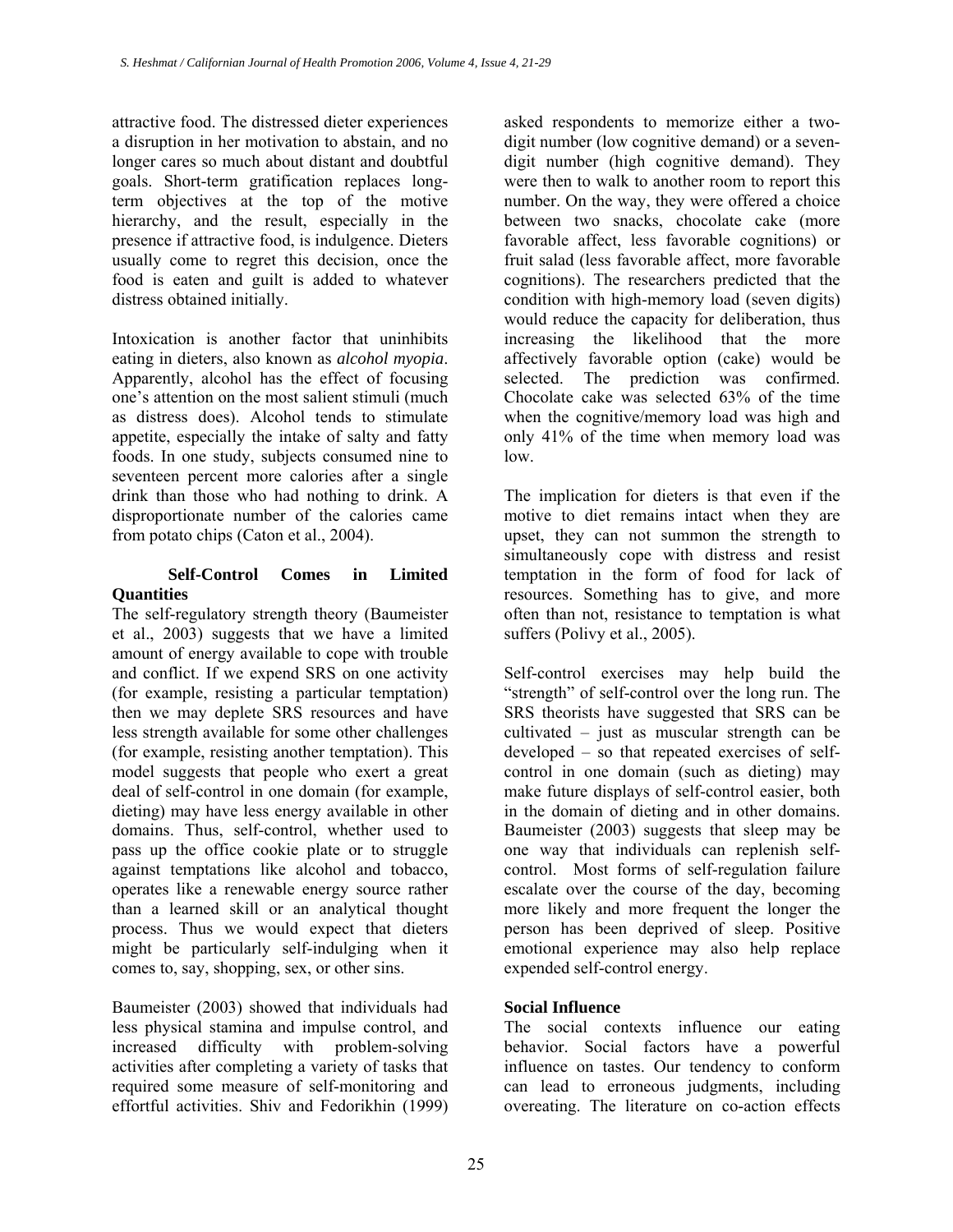indicates that eating and drinking behavior is strongly affected by the presence of others, though few people seem to be aware of the effect. It seems that our appetite depends to a large degree on whether we have company, and on what our company is up to. Zajonc (1965) reviews research that shows that rats, chickens, and puppies eat significantly more when coupled with other hungry individuals. An apparently fully sated chicken, he reports, will eat up to two thirds as much again when introduced to a hungry companion chicken (Roth, 1999). Similar co-action effects have also been demonstrated in humans. Watson and Sobell (1982) found that black and white males participating in a beer taste test drank significantly more ― on the average about twice as much ― when paired with a heavily drinking companion, than when paired with a companion who was not drinking at all.

Herman et al. (2003) reported subjects ate fewer cookies when in the presence of a non-eating observer than when alone, and that they tried to match the intake of the companion when both were eating. Roth explains observed behavior as the result of two social norms ― one in favor of minimal eating, and one in favor of matching the food intake of the other ― ultimately driven by a concern for impression management. Studies have confirmed that many people (especially women) eat less on dates or in other situations where people can see them than when they are alone.

When we are with other people, we often lose track of how much we are eating. We eat longer than we otherwise would, and we let others set the pace for how fast and much we eat. When we are with others, we tend to mimic the speed at which they eat and how much we eat. The average amount others eat suggests that amount that is appropriate for us to eat (Wansink, 2006). This may also be a contributing reason why couples and families tend to be similar sizes. If there is a majority of overweight people in a family, the frequency, quantity, and time spent eating puts more pressure on a person who is trying to lose weight. Weight can be inherited, but it can be contagious.

# **The Seductive Present-Moment**

We often want instant gratification right now, and want to be patient in the future, such as eating highly caloric foods, while planning diet starting tomorrow. If you ask people, Which do you want right now, fruit or chocolate?' they say, 'Chocolate!' But if you ask, 'Which one a week from now?' they will say, 'Fruit.'

Studies in the field of *neuroeconomics* illustrate that we are rarely of one mind. Neuroeconomics attempts to study behavior by studying the neural mechanisms most responsible for behavior. The decision could be the result of competition between two different neuronal systems. Accordingly, the decision could be the result of competition between two different neuronal systems. One system supports impulsive choices, and the other system supports the cognition (McClure et al., 2004). The research involved imaging people's brains as they made choices between small but immediate rewards or larger awards that they would receive later. The study showed that decisions involving the possibility of immediate reward activated parts of the brain influenced heavily by brain systems that are associated with emotion. The study concluded that impulsive choices or preferences for short-term rewards result from the emotion-related parts of the brain winning out over the abstract-reasoning parts.

Our emotional brain has a hard time imagining the future, even though our logical brain clearly sees the future consequences of our current actions. Our emotional brain wants to order dessert and smoke a cigarette. Our logical brain knows we should go for a jog and quit smoking. The results help explain how and why a wide range of situations that produce emotional reactions, such as the sight, touch or smell of a desirable object, often cause people to take impulsive actions that they later regret. Such psychological cues are known to trigger dopamine-related circuits in the brain similar to the ones that responded to immediate rewards in the current study. This also explains some aspects of the addictive behavior, such as why addicts become so focused on immediate gratification when they are craving a drug. The dopamine-related brain areas that dominate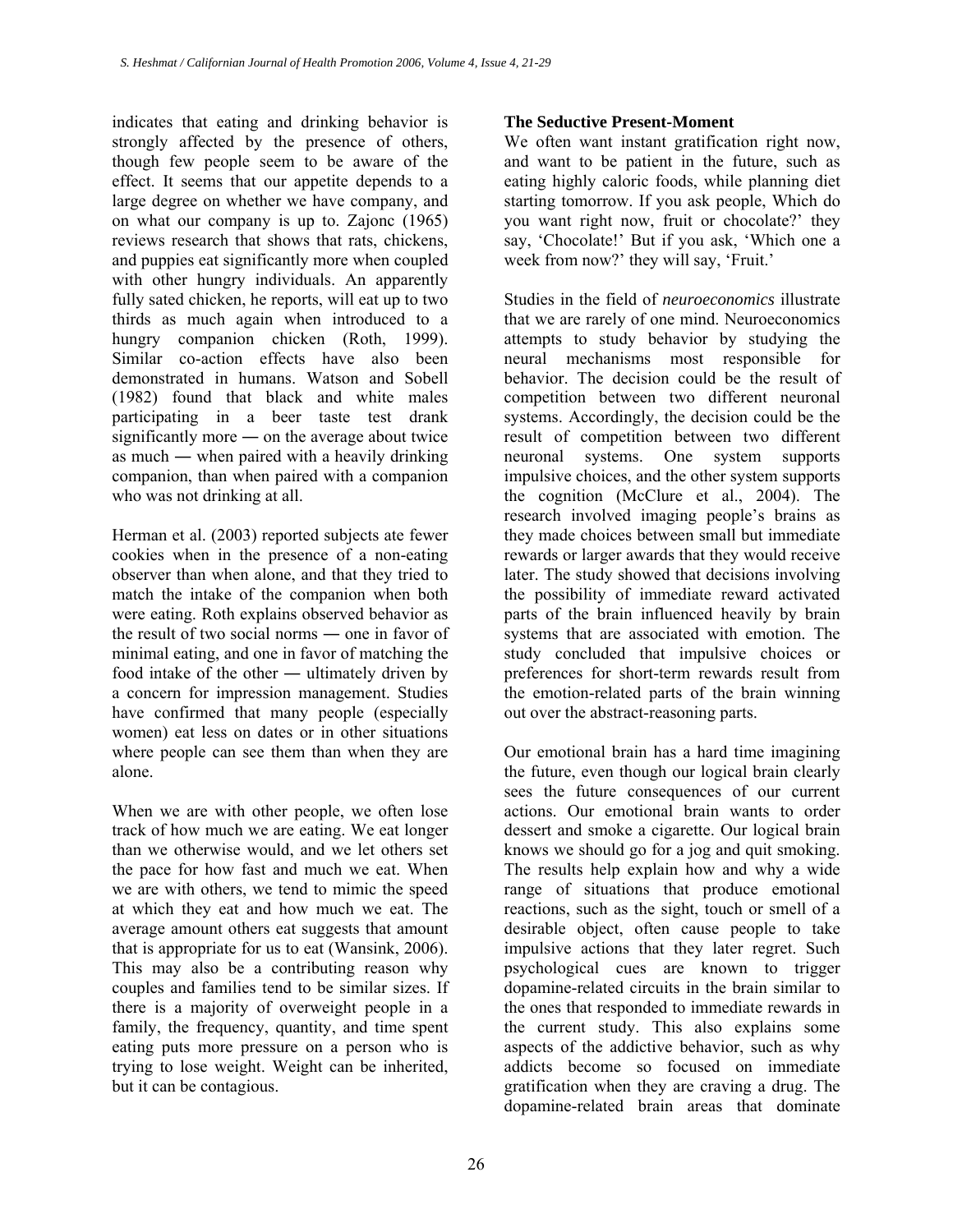short-term choices also are known to be activated when addicts are craving drugs.

The limbic system seems to radically discount the future. While the analytic system's role remains constant from the present moment onward, the limbic system assumes overriding importance in the present moment, but rapidly recedes into the future and the emotional brain reduces its activation. This explains impulsiveness. For example, the slice of pizza that is available right now overrides the dietary plan that the cognitive brain has formulated. Most who have given into temptation will recognize the pattern ― the resolution to refrain from eating forbidden (or quantities) foods, followed by the collapse of the resolution. When consumption is distant, there is a preference for virtue. When consumption is imminent, however, preferences reverse in the direction of temptation. There is only one thing that is strong enough to defeat the tyranny of the moment, and that is habit that work for you than against you.

#### **Awareness of Self –Control Problem**

Being aware of self-control problems can mitigate self-control problems. O'Donoghue and Rabin (1999) make a distinction between sophistication versus naivete. A sophisticated individual realizes that she will betray herself in the future, and thus undertakes actions now which restrict future behavior. A naïve individual is fully unaware of her future selfcontrol problems and therefore prone to (wrongly) predict that she will behave herself in the future. This suggests that sophistication might help when we want to quit overeating. Sophisticated diners know that once faced with temptation, they will succumb. They will be reluctant to go to a restaurant, even one that offers a healthy menu, unless they believe it will help them to achieve the goals they have set while they were in their 'right mind.' In contrast, naïve diners believe (incorrectly) that they will eat healthy food, and therefore may plan to

behave one way but in fact behave differently. A naïve person may repeatedly delay quitting overeating believing she will quit tomorrow and this could lead to significant harms.

Naïveté about future self-control problems can generate harm because the person fails to engage in such "self-management". Sophistication is "good" because it helps overcome self-control problems. Although the harm generated by individual decisions to indulge could be small, but the accumulated harms generated by many decisions to indulge can be quite large. For example, cutting only 100 calories a day from our diets would prevent weight gain in most of the U.S. population (Hill and Peters, 1998).

Sophisticated individuals who understand their self-control problem take steps to combat it. If a person is aware of her future self-control problems, and in particular recognizes the situations in which she is likely to indulge, then she may make "commitments" that help prevent this indulgence. She might, for instance, alter a situation in a way that will reduce the likelihood of indulging (e.g., she makes sure to have only healthy desserts in the house) or she might choose to avoid the situation altogether (e.g., she chooses to have no desserts in the house).

# **Conclusion**

This article explains why diet preferences often vary from moment to moment. The purpose was to enhance understanding of decision-making processes that underlie maintaining a desired healthy behavior over the long term. Mark Twain once said that "Quitting smoking is easy. I've done it a thousand times." The long-term maintenance of healthy lifestyle requires paying attention to why health preferences often change from moment to moment. Behavioral economics realizes that most behaviors are driven by the moment. Thus, the nitty-gritty details of execution, on a daily basis, is crucial for the maintenance of health behavior.

#### **Reference**

Ainslie, G. (2001). Breakdown of will. Cambridge: Cambridge University Press. Baumeister, R. F., Heatherton, T. F., and Tice, D. (1994). Losing control: How and why people fail at self-regulation. San Diego: Academic Press.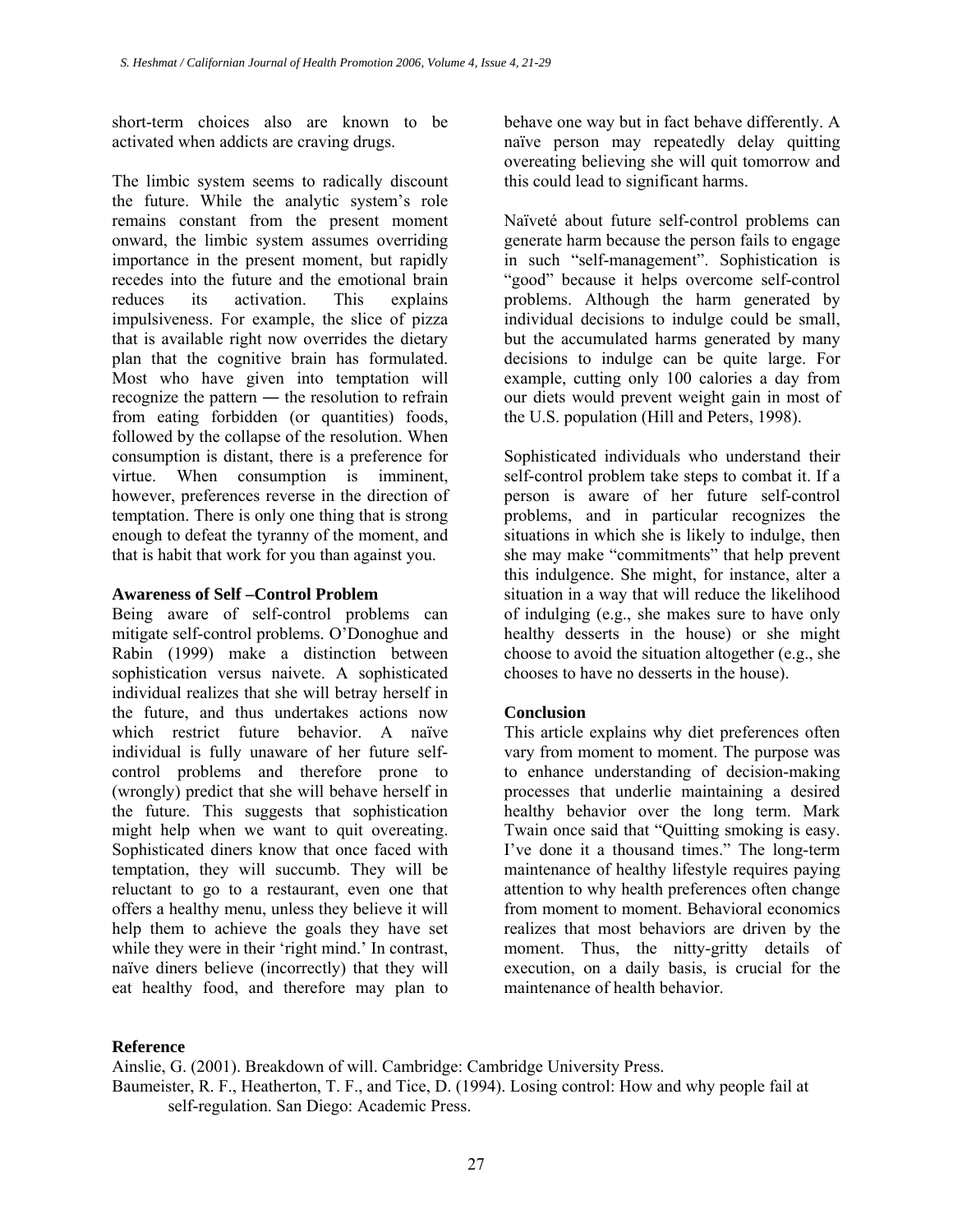Becker, G. S. (1992). Habits, addictions and traditions. Kyklos, 45, 327-346.

- Caton, S. J., Ball, M., Ahern, A., and Hetherington, M. M. (2004). Dose-dependent effects of alcohol on appetite and food intake. Physiology & Behavior, 81, 51-58.
- Dallman, M. F., Pecoraro, N. C. and la Fleur, S. E. (2005). Chronic stress and comfort foods: Selfmedication and abdominal obesity. Brain Behavior, Immunity, 19, 275-280.
- Elfhag, K., and Rossner, S. (2005). Who succeeds in maintaining weight loss? A conceptual review of factors associated with weight loss maintenance and weight regain. Obesity Review 2005, 6(1), 67-85.
- Herman, C. P., Roth, D., & Polivy, J. (2003). Social influences on eating: A review of the literature. Psychological Bulletin, 129, 873-886.
- Hill, J. O. (1999). What predicts weight regain in a group of successful weight losers? Journal of Consulting and Clinical Psychology, 67(2), 177-85.
- Hill, J. O., & Peters, J. C. (1998). Environmental contributions to the obesity epidemic. Science, 280, 1371-74.
- IOM. (2003). Weight management: State of the science and opportunities for military programs. Washington, DC: The National Academy Press.
- IOM. (2004). Exploring a vision: Integrating knowledge for food and health. Washington, DC: The National Academy of Sciences.
- Laibson, D. (2001). A cue-theory of consumption. Quarterly Journal of Economics, 116, 81-119.
- Loewenstein, G. (1996). Out of control: Visceral influences on behavior. Organizational Behavior and Human Decision Processes, 65, 272-292.
- Loewenstein, G., O'Donoghue, T., and Rabin, M. (2003). Projection bias in predicting future utility. Quarterly Journal of Economics, 118, 1209-1248.
- Loewenstein, G., Read, D., Baumeister, R. F. (2003). Time and decision: Economic and psychological perspectives on intertemporal choice. New York: Russell Sage Foundation.
- Mancino, L., & Kinsey, J. (2004). Diet quality and calories consumed: The impact of being hungrier, busier and eating out. Working Paper. The Food Industry Center: University of Minnesota.
- McClure, S. M., Laibson, D., Loewenstein, G., and Cohen, J. D. (2004). Separate neural systems value immediate and delayed monetary rewards. Science, 306(Oct 15), 503-507.
- Polivy, J., Coleman, J., & Herman, C. P. (2005). The effect of deprivation on food cravings and eating behavior in restrained and unrestrained eaters. International Journal of Eating Disorders, 38, 301- 309.
- O'Donoghue, T., & Rabin, M. (1999). Doing it now or later." American Economic Review, 89, 103-124.
- Read, D. & Van Leeuwen, B. (1998). Predicting hunger: The effects of appetite and delay on choice. Organizational Behavior and Human Decision Processes, 76, 189-205.
- Roth, D. A. (1999). The influence of norms on eating behavior: An impression management approach. Toronto: University of Toronto Dissertation.
- Rolls, B. J., Drewnowski, A., Ledikwe, J. H. (2005). Changing the energy density of the diet as a strategy for weight management. Journal of the American Dietetic Association, 105(5 Suppl 1), S98-103.
- Shiv, B., & Fedorikhin, A. (1999). Heart and mind in conflict: Interplay of affect and cognition in consumer decision making. Journal of Consumer Research, 26, 278-282.
- Squires, S. (2005). Successful losers. Washington Post, July 26, HE01.
- Wansink, B. (2006). Mindless eating: Why we eat more than we think. New York: Bantham Dell.
- Watson, D. W., and Sobell, M. B. (1982). Social influences on alcohol consumption by black and white males. Addictive Behaviors, 72, 87-91.
- Zajonc, R. B. (1965). Social facilitation. Science, 149, 269-274.